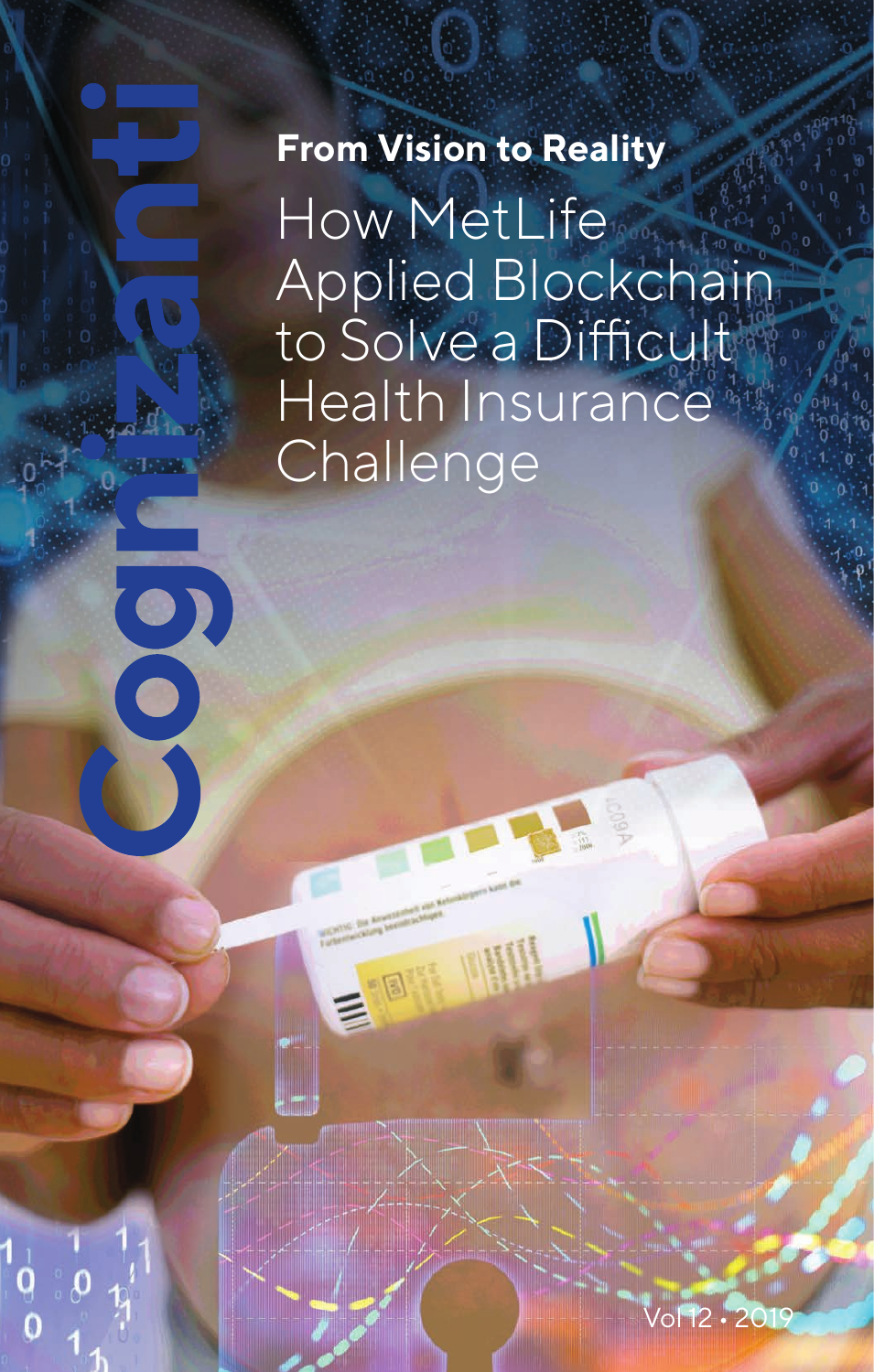# **How MetLife Applied Blockchain to Solve a Difficult Health Insurance Challenge** From Vision to Reality

#### By Zia Zaman

Working with well-placed partners, the global insurer launched the world's first automated insurance solution for gestational diabetes in Singapore, taking enterprise blockchain technology from the highly aspirational to the incredibly practical and meaningful. Along the way, it uncovered the potential, and limitations, of distributed ledger technology's uplifting impact on both underserved communities and society as a whole.

In September 2016, a colleague in our innovation center LumenLab walked into my office with a bold idea. At LumenLab, we're accustomed to this; based in Singapore, we were established to build disruptive businesses for MetLife. "Lumen," a measure of light, symbolizes our commitment to illuminating new paths for solving problems faced by people in Asia today.

Still, I underestimated just how pivotal this moment would be. He enthusiastically pitched a

new insurance idea based on a smart contract (contracts that verify and carry out credible transactions without third parties), to which I responded, "Wouldn't it be great if we could make an insurance payout as effortless as getting a soft drink from a vending machine?"

This ambitious idea took advantage of the technology underlying Bitcoin: blockchain, or more precisely, distributed ledger technology (DLT).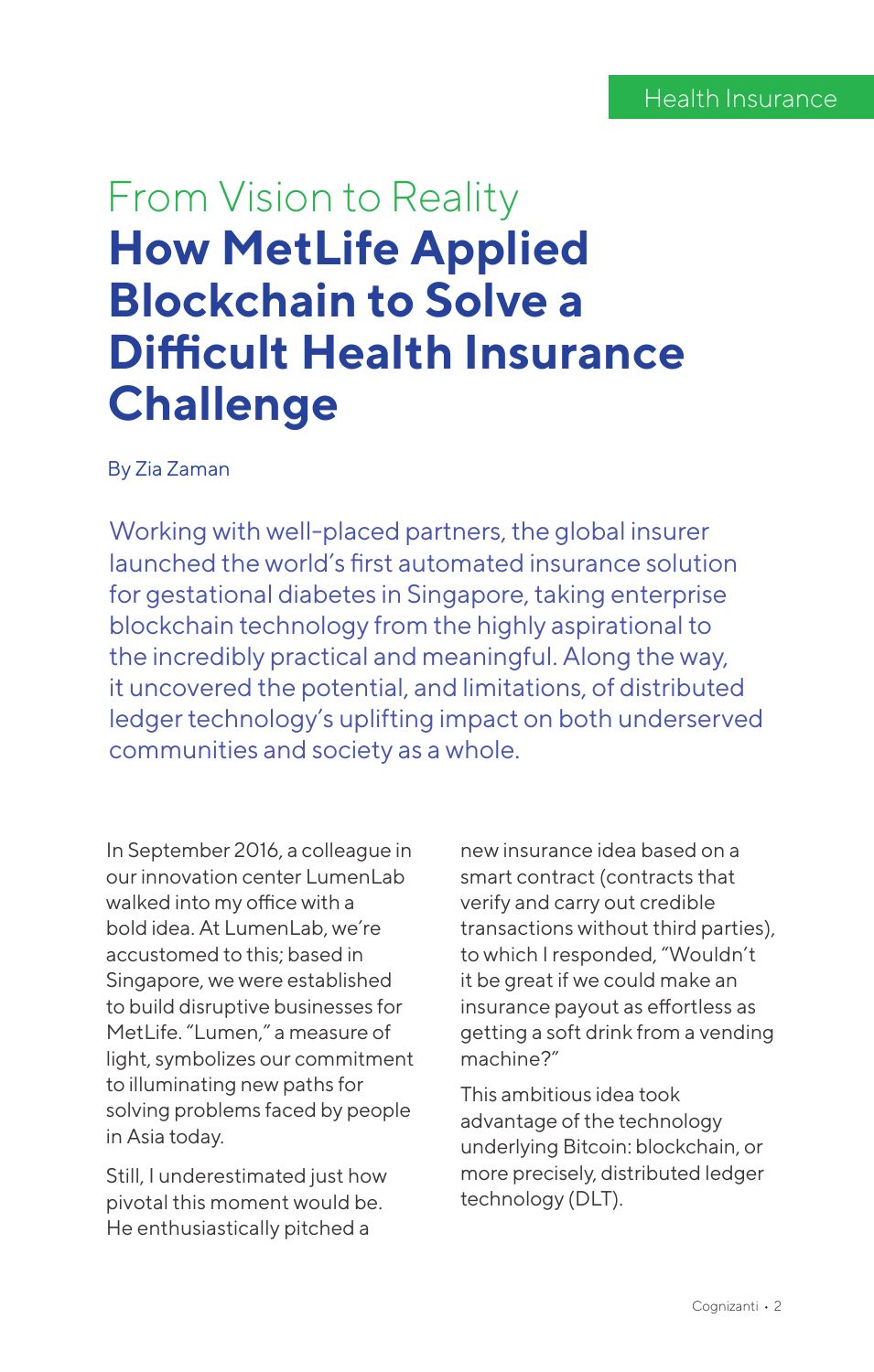## Validating opportunities

Back then, Bitcoin had yet to reach its peak valuation, and while there was a lot of talk about use cases in the enterprise, nobody, in any industry, had gone and done it. LumenLab thrives on challenges like this.

Over the course of our four-year existence, we've developed and refined our own "test & learn" process for building new ventures (see Figure 1). We measure success in terms of knowledge gained through small experiments, which can subsequently turn into commercial impact. Test &

learn is an exceptionally fast and inexpensive way to challenge assumptions, eliminate risk and transform uncertainty into valuable insights – be it consumer pain points (what we call "jobs-tobe-done"), product-market fit or technology readiness.

The process runs in two stages: exploration and experimentation. During the exploration stage, we frame the problem and define what success looks like. We then refine the true job-to-be-done for the customer and generate ideas for how to build solutions. At the end of this stage, we have "fallen in love with the problem" and may have found new ways of solving it.

### The test & learn framework

|                 |                     | <b>PHASES</b>                                                      | <b>TOOLS</b>                                                                      | <b>BEHAVIORS</b>       |
|-----------------|---------------------|--------------------------------------------------------------------|-----------------------------------------------------------------------------------|------------------------|
| EXPLORATION     | <b>FRAME</b>        | Define and align on<br>scope and success                           | I Goals and bounds<br>I Context capturer                                          | <b>NNOVATION</b>       |
|                 | 2<br><b>EXPLORE</b> | Understand our consumers<br>and unlock great insights              | I Into-the-wild interviews<br><b>I</b> Persona builder<br>LJobs-to-be-done finder | <b>CURIOSITY</b>       |
|                 | 3<br><b>CREATE</b>  | Generate a range of<br>ideas, and align<br>on the best             | <b>I</b> Solution developer<br>I Ideation sprint<br>Rule breaker                  | <b>PANSIVITY</b>       |
| EXPERIMENTATION | <b>BLUEPRINT</b>    | Develop and<br>refine our solution<br>to setup for success         | I Value proposition<br>I Competitor mapper<br>I What-if financials                | <b>EXPERIMENTALITY</b> |
|                 | <b>EXPERIMENT</b>   | Set-up and run<br>"pretotypes" to<br>test and learn<br>efficiently | Assumption mapper<br>I Adaptive planning<br><b>I</b> Experiment designer          | <b>ELOCITY</b>         |
|                 | <b>PILOT</b>        | Launch our pilot to<br>build and move<br>toward scale              | Minimum viable product<br><b>I</b> Elevator pitch                                 | <b>BRAVERY</b>         |

**Figure 1**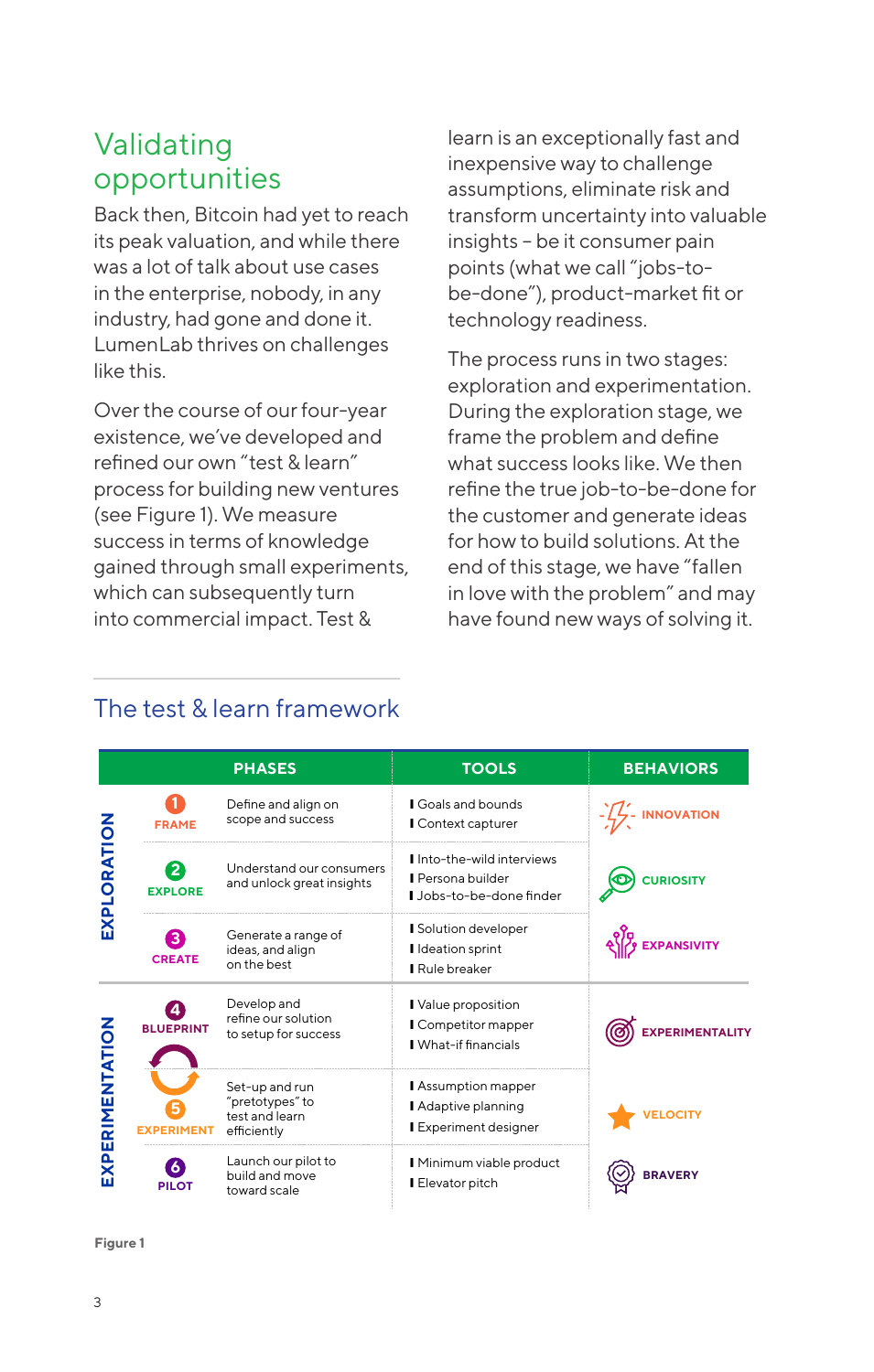During the experimentation stage, we formulate a value proposition, run small-scale experiments to test our assumptions, and iterate until we're confident with building a pilot. The result is real-world validation that can be used to build commercial products – without the risk and uncertainty that typically accompanies new ventures.

## Using blockchain to serve the underserved

When we set out to build the world's first blockchain-powered health insurance application, we needed to make sure it offered real benefits. Do the benefits of blockchain line up with real customer needs? Is the technology ready for actual insurance customers? Can we align the right group of partners to build a system on blockchain? These are just some of the questions we had when we started, and we would methodically answer every one of them as we moved forward.

Our first challenge was to find a proper product scope. We needed to cover a risk that was relatively

low in cost but still represented a latent coverage gap for customers. It needed to be a niche market so we could keep it small enough to experiment. And we needed a short claim period, with a high enough incidence rate to ensure we could learn enough about the end-to-end customer experience in a short time span. After much deliberation, a team member's pregnant wife suggested a solution: gestational diabetes mellitus, or simply GDM.

GDM is a form of diabetes that develops during pregnancy, occurring either when an expectant mother can't produce enough insulin, or the insulin is not working well enough to act on the sugars in her body. This leads to excess glucose in the bloodstream, which can be passed on to the baby. Associated complications during pregnancy and labor include excess birth weight, premature birth and, in some serious cases, stillbirth. GDM affects one in five pregnant women in Singapore<sup>1</sup> and, crucially, is typically not fully covered by general health insurance. In other

GDM affects one in five pregnant women in Singapore and is typically not fully covered by general health insurance. In other words, we'd found a real, addressable need that cut across the population.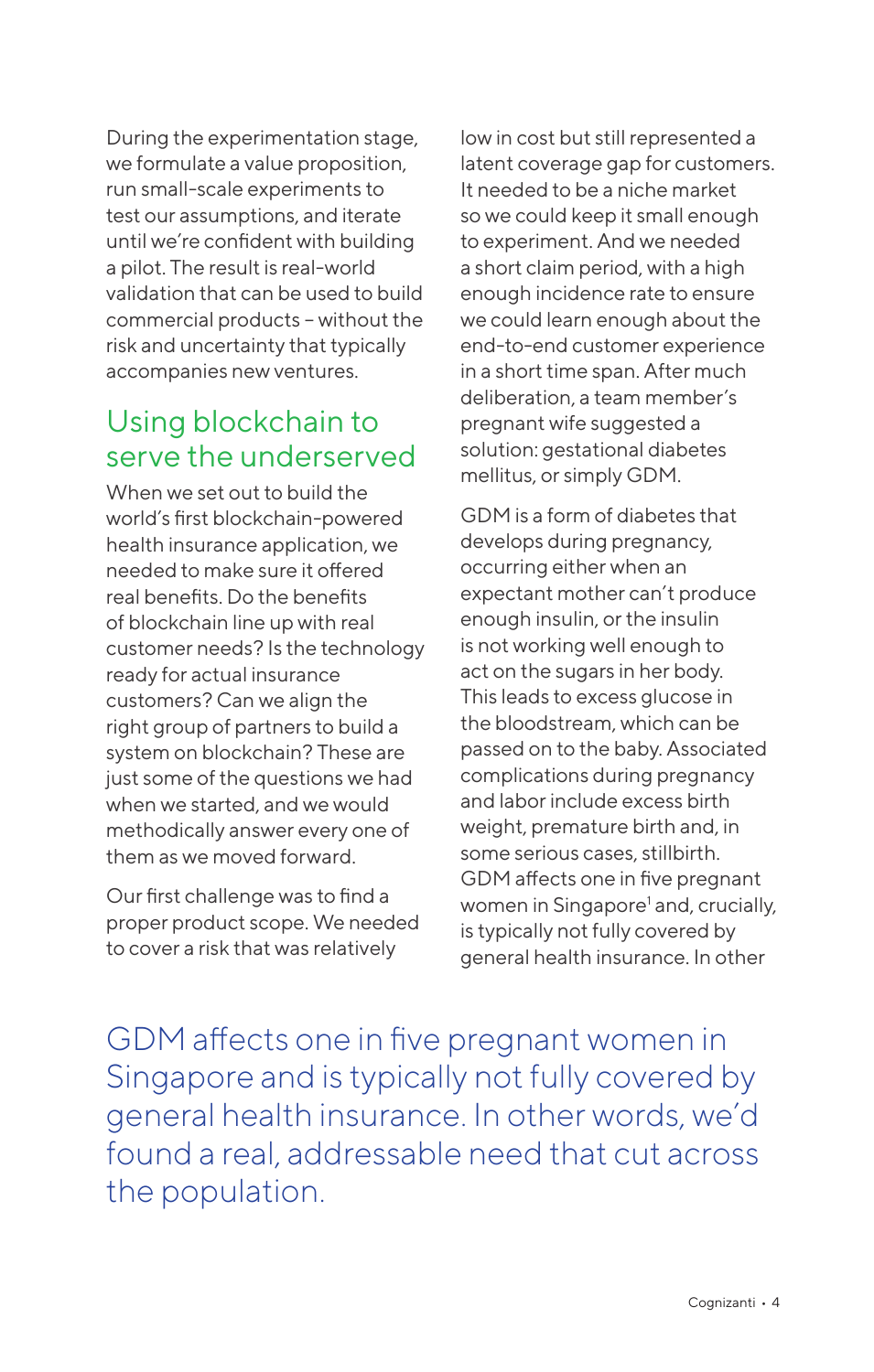words, we'd found a real, addressable need that cut across the population.

Hence, Vitana was born. But we couldn't do it alone.

## Assembling the right partners

A key benefit of blockchain is that it eliminates many of the processes that add to the cost of insurance for customers – including underwriting, onboarding and claims processing. Our vision for Vitana was to shortcut the process to provide a frictionless experience for customers. We wanted customers to sign up in just a few minutes and our policies to be issued completely hassle-free. To top it off, we wanted to completely eliminate the claims process for customers afflicted with GDM. This meant payouts would automatically appear in patients' bank accounts upon diagnosis – zero paperwork.

To realize this vision, we had to connect disparate data from many different systems. We needed clinics to help us distribute Vitana, electronic medical records (EMR) providers to record customer data, and a technology provider with deep expertise with DLT to help us implement our ambitious plans.

Because MetLife doesn't have a traditional insurance business in Singapore, we also partnered with Swiss Re to reinsure the risk and offer valuable insight on product design and delivery in the Singapore market. Additionally, the Monetary Authority of Singapore (MAS) provided the regulatory sandbox that made the whole experiment possible.

Our team of collaborators also consisted of Singapore's largest clinic group, Singapore Medical Group (SMG), EMR start-up Vault Dragon, and business services provider Cognizant. Together – over the course of six months – we developed a customer journey, reengineered clinical processes and built the technology that turned Vitana into reality.

Our vision for Vitana was to shortcut the process to provide a frictionless experience for customers. We wanted customers to sign up in just a few minutes and our policies to be issued completely hassle-free. To top it off, we wanted to completely eliminate the claims process for customers afflicted with GDM.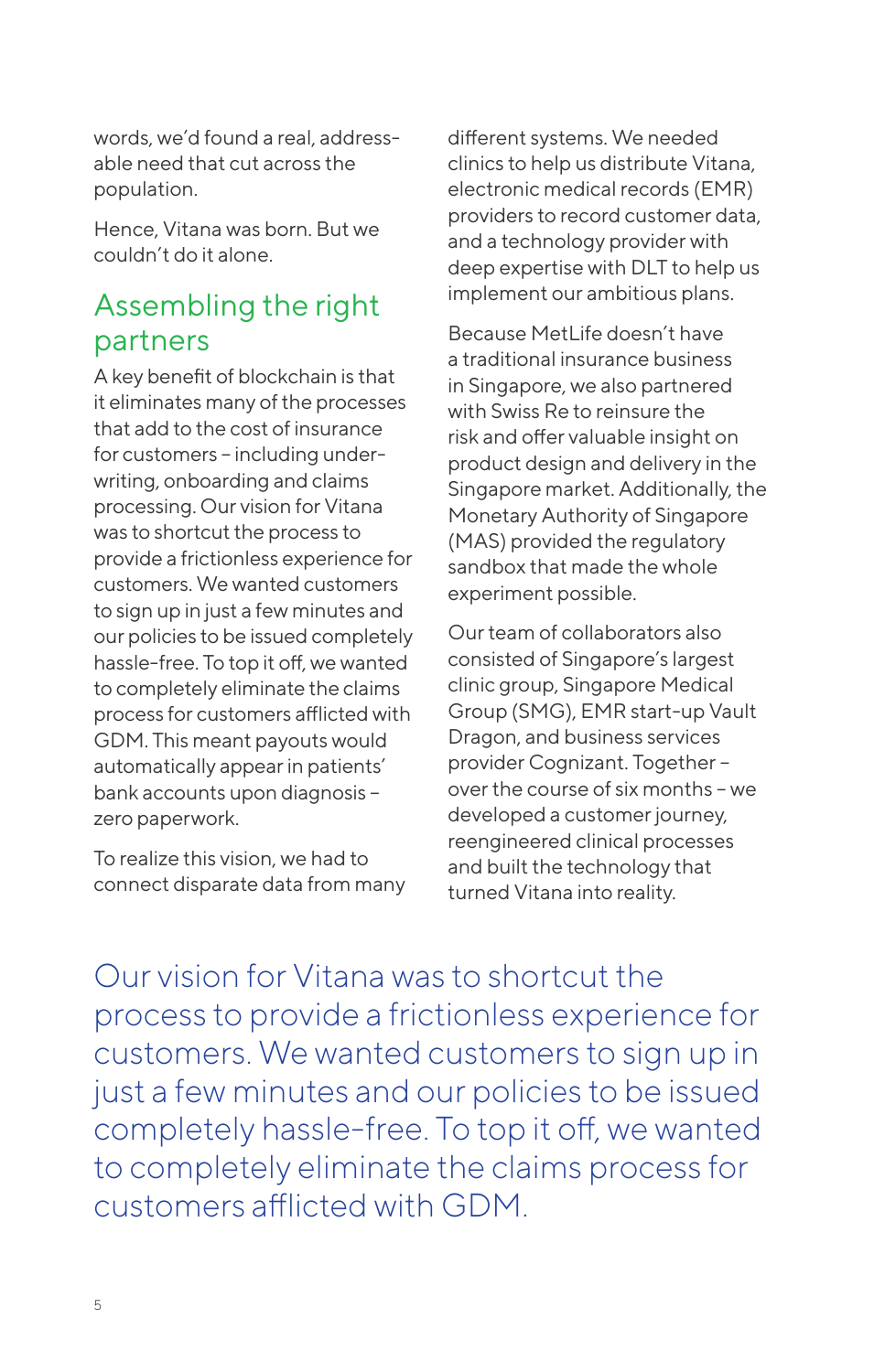The truly transformational moment happens at the "claim" stage. From a customer's perspective, it's all invisible and completely frictionless.

## Vitana in practice

Vitana has two elements: a mobile app for customers and a blockchain back-end to act as the source of truth for all involved parties. But for all the technology involved in Vitana, our focus was on the customer journey.

Early in her pregnancy, after being informed about the risks of GDM and being told about the innovative new coverage, the expectant mother is encouraged to sign up by simply downloading the app and entering her government-issued ID number. The app automatically connects to the customer's electronic medical records and populates personal information. All that remains is for the customer to answer three simple underwriting questions and enter payment information. This takes about two minutes – and she is instantly covered.

A smart contract is automatically created, encrypted and deployed to an Ethereum blockchain. This creates a policy document, which is emailed to the customer

virtually simultaneously. All parties – clinics, insurers, reinsurers and regulators – now have visibility of new policies in real time. It doesn't just strengthen communications; it eliminates much of the transaction costs for the parties interacting with one another.

The truly transformational moment happens at the "claim" stage. From a customer's perspective, it's all invisible and completely frictionless. Around Week 25, the expectant mother is tested for GDM by her clinic, which updates her EMR with the results. Should the customer test positive for GDM, the EMR automatically writes the result onto the blockchain. The smart contract then executes, and a payout is automatically triggered to the customer's bank account.

Again, all parties are instantly notified, and the insurers – in this case, us – can process the "claim" and make the payment, without the customer ever contacting MetLife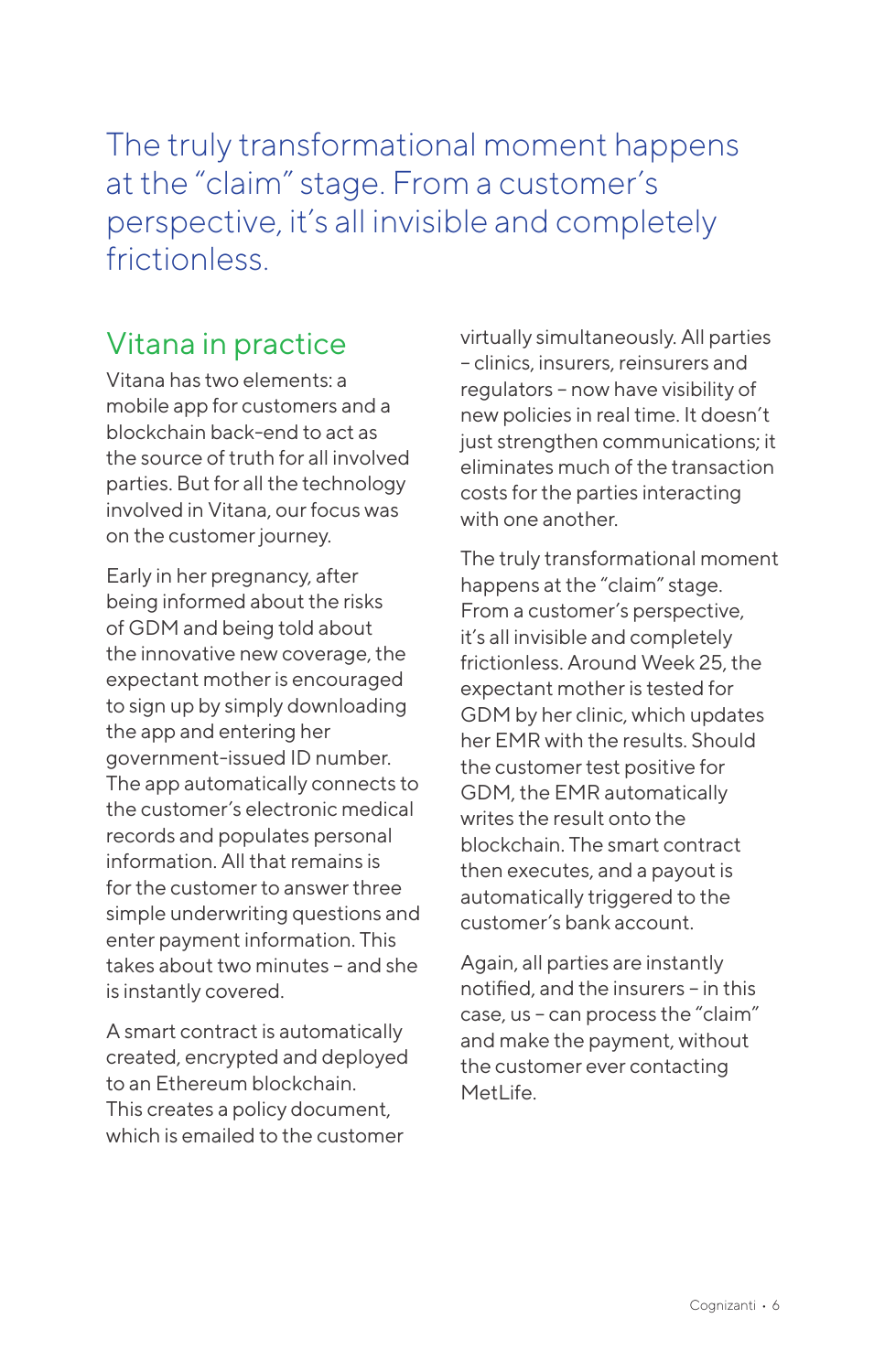### Triggering the smart contract

When downloaded, the Vitana app automatically connects to the patient's electronic medical record and deploys a smart contract to the blockchain. All parties now have visibility into new policies in real time. If the patient tests positive for GDM, the EMR automatically writes the result onto the blockchain, which executes the smart contract and triggers the payout to her bank account.



**Figure 2**

## Takeaways to date

Vitana was designed as a time-bound experiment in the sandbox of MAS. As a progressive regulator, MAS delivered on the spirit of a public-private

partnership and was pivotal in the cocreation of this initiative. At the time of writing, many conclusions are still to be drawn; however, some lessons stand out already:

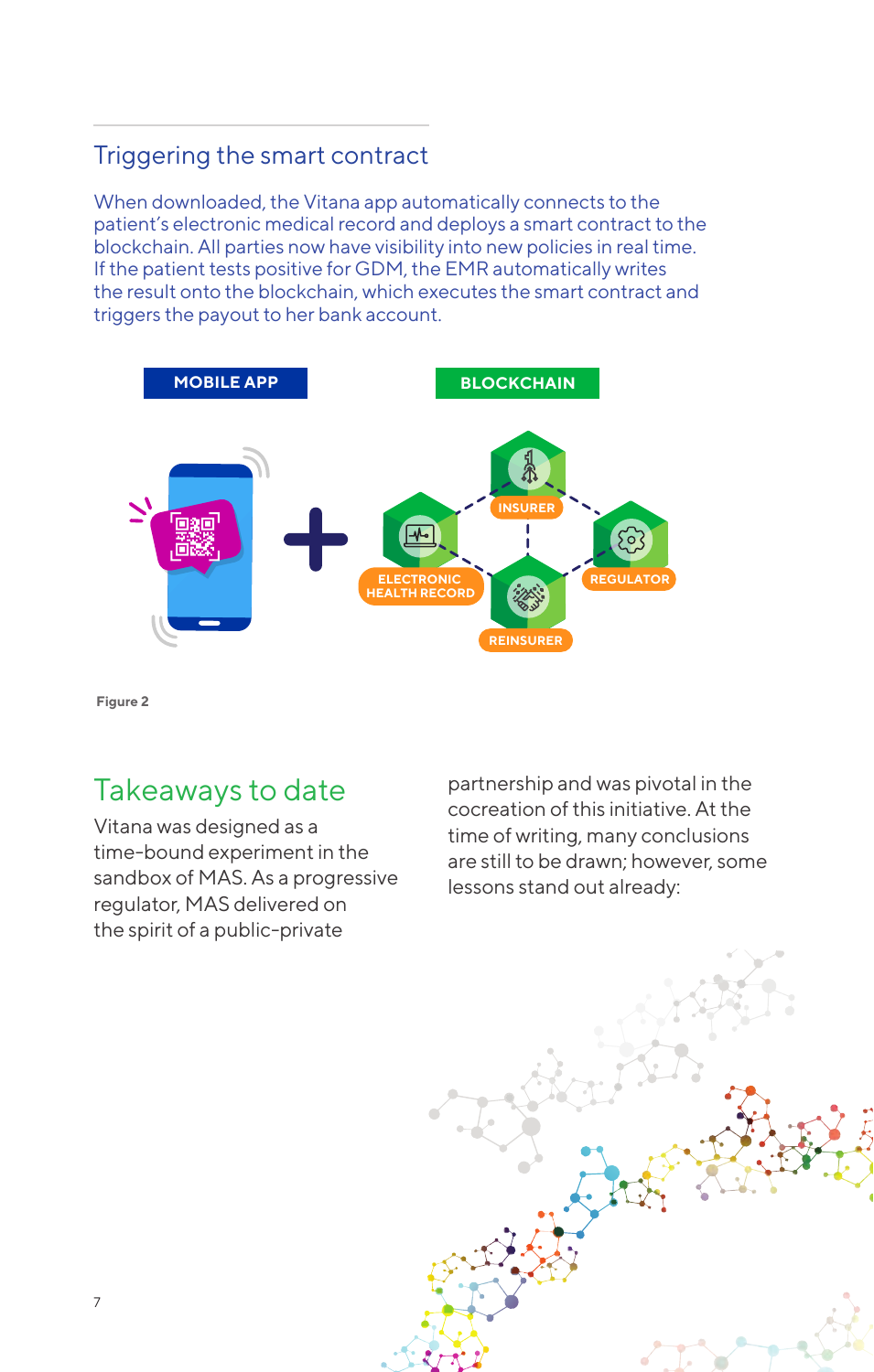**We found a real customer need in GDM, and blockchain helped us put together a seamless, frictionless experience for customers afflicted by the condition.**

Offering real value to expectant mothers in a time of need has been a rewarding and gratifying experience. We are serving the underserved; the potential for us to insure future risk pools will increase access to and inclusion with insurance. This is arguably Vitana's greatest potential legacy.

# <u>|2</u>

### **Real-time shared data across all parties using blockchain is invaluable.**

It is our firm belief that as the technology matures and new platforms emerge, the future of data will be decentralized. One added benefit is increased data protection for customers, whose data can be shared in encrypted fashion only.

Using blockchain, we can imagine a world where we can offer new services and products more simply and at a fraction of the cost of traditional systems, meaning we will be better equipped to serve customers' micro-protection needs.

# 3

**Getting data prepared to go onto blockchain might be more difficult than setting up and executing the distributed ledger technology.**

When we designed the process flow in partnership with the clinic, we needed to rewire existing processes, which was an incredible change management effort, and even then we weren't able to eliminate all manual steps.

A word of caution: Operating on blockchain increases the required trust in the integrity of the data and the reliability of the processes that other parties use to feed to the ledger. You can't just go back and change a record when it is immutable. This is not what you typically hear at Consensus conferences,2 but it is a lesson we will remember for our future solutions.

When we designed the process flow in partnership with the clinic, we needed to rewire existing processes, which was an incredible change management effort.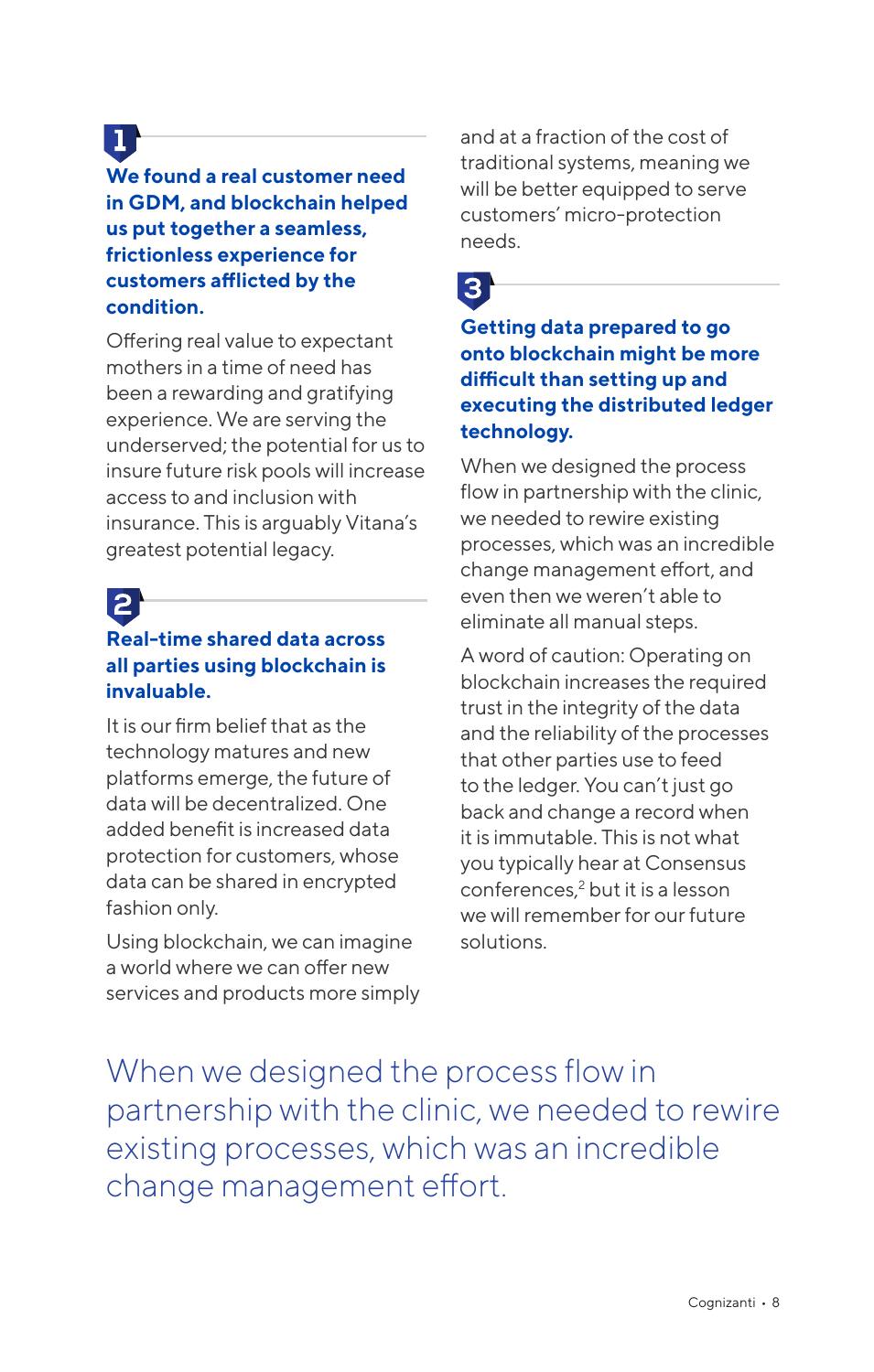The beauty of blockchain is that it makes it clear to first-time insurance buyers that if "this" happens, then "this" is what you get, automatically. Effectively, it increases trust between insurer and customer, which is the basis for fulfilling relationships going forward.

## The future of blockchain in insurance

As we continue to gather insights from the early success of Vitana, many insights and lessons emerge for potential future blockchainbased experiments. These key insights stand out:

- ❙ **Parametric insurance:** This is a type of insurance that does not indemnify the pure loss, but *ex ante* agrees to make a payment upon the occurrence of a triggered event.<sup>3</sup> Its key benefit is around simplicity and targeted accessibility to create low-cost, niche products.
- ❙ **Frictionless experience:**

We expect sign-up for the product to be simple (minimal underwriting) and claim payments to be automatically triggered based on an objective, quantitative result for the customer. This reduces risk of fraud and eliminates the need for the traditional claims process. ❙ **Fully automated back-end:** Our back-end processes will eliminate all manual steps to ensure the smooth servicing of future products. This will enable faster, cheaper and more efficient processing.

At a meta level, this is a peek into the future of our industry and possibly a way to include the next two billion people in the world of insurance, driving greater financial inclusion of our four identified underrepresented segments: women, middle-class farmers, octogenarians and people of faith.4

It works because of two factors: simplicity and trust. The beauty of blockchain is that it makes it clear to first-time insurance buyers that if "this" happens, then "this" is what you get, automatically. Effectively, it increases trust between insurer and customer, which is the basis for fulfilling relationships going forward.